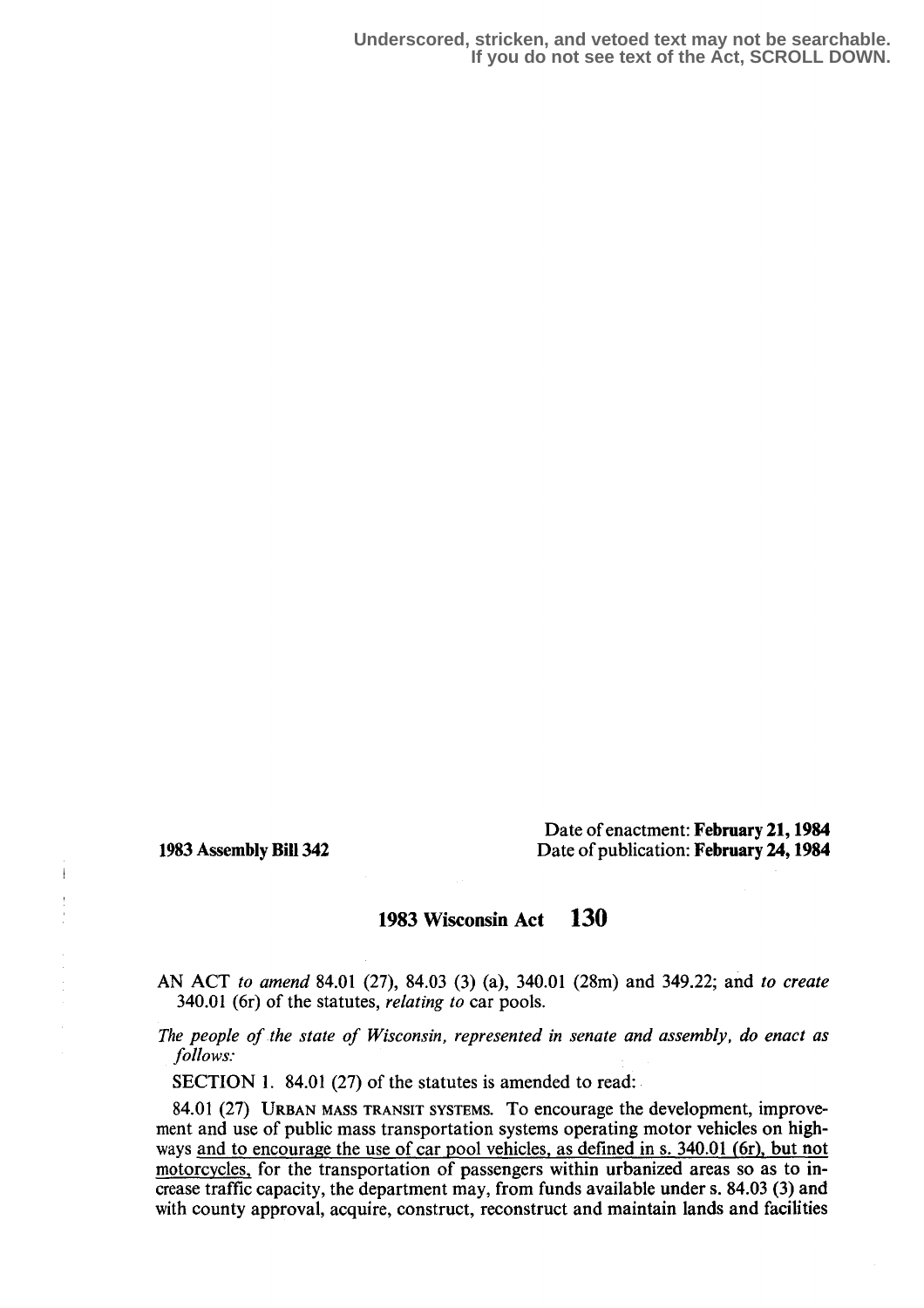## $83 WisAcr 130 -1032 -$

Ĥ  $\left\langle \cdot \right\rangle$ 

for the development, improvement and use of public mass transportation systems or car pool vehicles for the transportation of passengers within urbanized areas in this state. The department may encourage generally and provide, without limitation by enumeration, for the construction of exclusive or preferential bus lanes, highway control devices, bus passenger loading areas and terminal facilities, including shelters, and fringe and corridor parking facilities to serve bus, car pool and other public mass transportation passengers and, with the approval of the local authority charged with the maintenance of the highway facility, preferential lanes for car pool vehicles . All moneys granted or allotted to this state as federal aid for the purposes specified in this subsection shall be expended by the department in accordance with the act of congress relating to such federal aid funds.

SECTION 2. 84.03 (3) (a) of the statutes is amended to read:

84.03 (3) (a) The appropriations made by s. 20.395 (3) (aq) shall be allotted by the department for the construction, reconstruction and improvement of the state trunk highway system, lands and facilities for mass transit systems and car pool vehicles under <sup>s</sup> . 84.01 (27) and connecting highways in the several counties and expended by the department in accordance with s. 84.06 upon projects which have been approved by the counties . All or any part of any such allotment to the credit of any county may, with the consent of the county involved, be allocated by the department to match or supplement federal aid for projects on the state trunk highway system or connecting highways within the county to which the allotment is credited. Of such appropriation  $$8,000,000$  of such appropriation shall be allotted, 40% in the ratio that the number of motor vehicles registered from each county in the fiscal year ended the previous June 30 bears to the total number registered in the state and 60% in the ratio that the mileage of highways in each county, exclusive of highways and streets in cities and villages, bears to the total mileage of such highways in the state except that in counties having a population of 500,000 or more, 25% of the total mileage of all highways and streets in cities and villages shall be included in the eligible mileage of such counties and in the total mileage in the state.

SECTION 3. 340.01 (6r) of the statutes is created to read:

340.01 (6r) "Car pool vehicle" means a motor truck having a gross weight of 6,000 pounds or less or an automobile or a motor bus when such vehicles are transporting 2 or more persons, or a motorcycle. "Car pool vehicle" does not include any vehicle which is towing a trailer.

SECTION 4. 340.01 (28m) of the statutes is amended to read:

340.01 (28m) "Mass transit way" means that portion of the highway designated for the primary use of mass transit vehicles or car pool vehicles or both and the incidental use of other permitted vehicles.

SECTION 5. 349.22 of the statutes is amended to read:

349.22 Authority to establish mass transit way. (1) The governing body of any eity, town, village or county department with respect to the state trunk highway system may by order, and any local authority with respect to highways under its jurisdiction may by ordinance designate a portion of any highway under its jurisdiction as a mass transit way, designate the type and character of vehicles which may be operated thereon and specify those conditions under which any of said vehicles may be operated thereon. If car pool vehicles are permitted to use the mass transit way, the authority designating the mass transit way may specify the minimum number of occupants, including the operator, in the vehicles . In this section, the department's authority to designate a mass transit way is limited to freeway entrance ramps and state trunk highways connecting with or extending a mass transit way designated by a local authority.

(2) Whenever  $a$  eity, town, village or county the department or local authority designates any highway or portion thereof under its jurisdiction as a mass transit way it may establish priority of right-of-way thereon and make such other regulation of the use